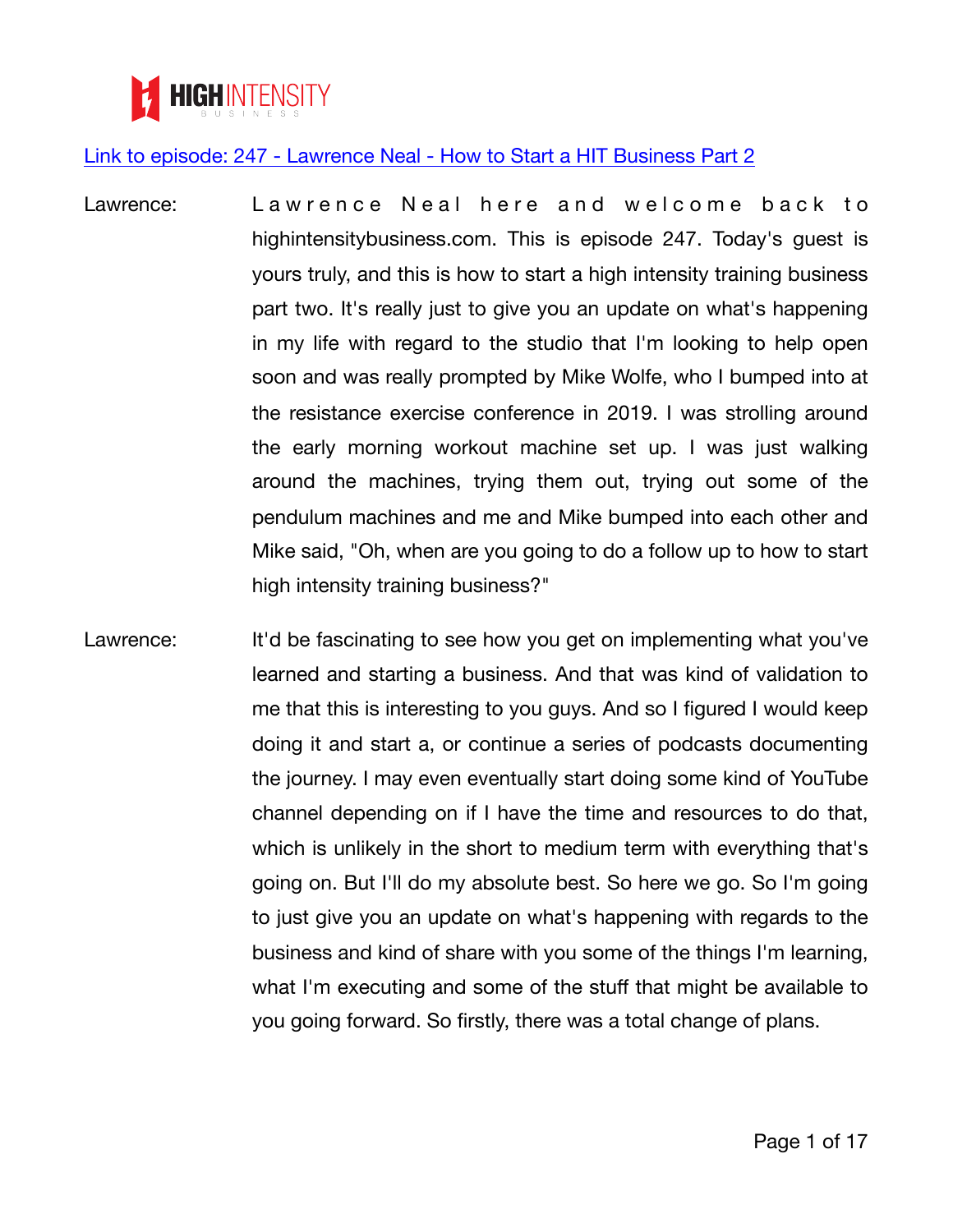

- Lawrence: So if I remember rightly, and I did not listen to part one in advance of recording this, so I may have got this slightly wrong. The initial plan was to become certified via [HITUni](https://highintensitybusiness.com/hituni-transcript-link), become a personal trainer, train people out of people's homes, out of a big box facility and then eventually transition to a studio. Now that has completely changed. I've had enough on my plate with regard to high-intensity business, the blog, the podcast, [the membership](https://highintensitybusiness.com/membership-transcript-link), that I have not been doing that and instead I'm going to be jumping straight to opening a studio. So a lot of the extra work I've been doing has been in terms of setting up and preparing the opening of that new studio. So just to add to that, I originally was planning on opening a studio with a specific person in Galway who I have known for a while, who I was connected with through Dr Doug McGuff a while back now, most probably two years ago.
- Lawrence: And we were going to work together and he had this vision that was pretty grand, where the high intensity training studio, whilst important, was a small component in a bigger picture, which is quite a complex vision, which I'm not going to go into now. But what that meant is that the project took a while to really get going and for good reason. Frank had to really think through these other components before we were actually able to open a studio. And so that's why it was getting delayed. And that's why I was updating you guys through the podcast saying, "Oh yeah, it'll be live in six months or 12 months." And then six or 12 months would go by and nothing would have happened. And so in that time I became very good friends with a chap called Sean who came with me to the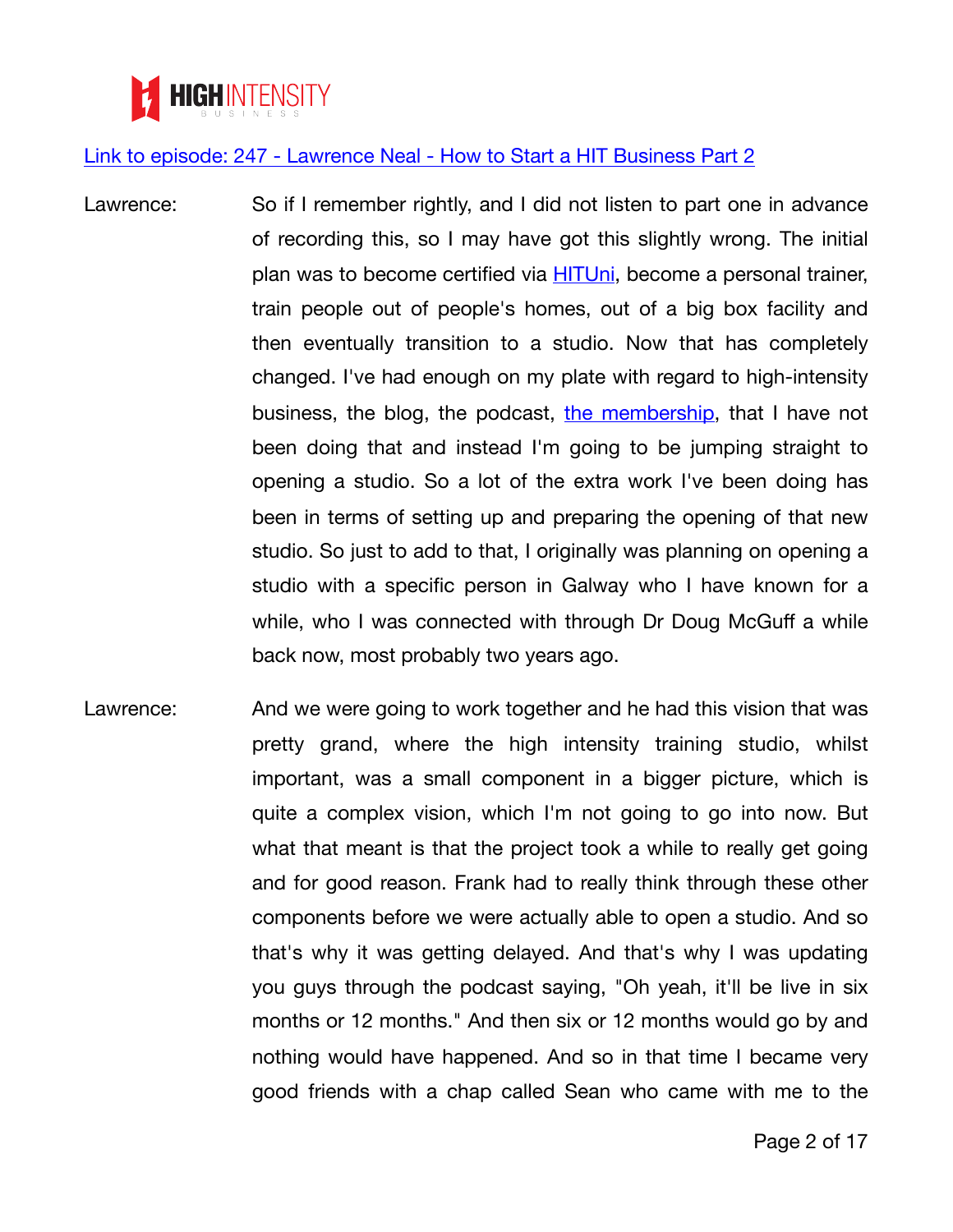

resistance exercise conference in 2019 and so many of you who listen to this would have met him. And he developed an enormous passion for high intensity training.

- Lawrence: And for things like the carnivore diet. And so we developed a friendship and we meet up regularly for carnivore style lunch, once a week to talk about all things health and fitness. And as his passion grew, it became very natural to talk about starting a business in this. And he's very entrepreneurial anyway. And I always kind of caveated the conversation with, I would love to work with you and help you, but already got other commitments as I've already outlined in this podcast. However, over time it became clear to me that the vision that Sean had was closer to my own. He was much more passionate about just doing the strength training and not necessarily doing all of the other components which Frank wanted to do. And so in the end I decided to commit and go into business with Sean.
- Lawrence: Now it's important for me to say that I'm still very supportive of what Frank's doing and in fact we're still likely to collaborate in a different way. And there may even be synergy between the three of us. There's no high intensity training presence in Galway. Probably not even in Ireland, really, apart from the chaps in Dublin who I've had on the podcast, Simon Costello and Nigel Leon or Nigel Lyons, sorry Nigel if I've pronounced that incorrectly. And so really I think there's just enormous opportunity to work together. I really don't see this as competition at all. And it's complex, but there may be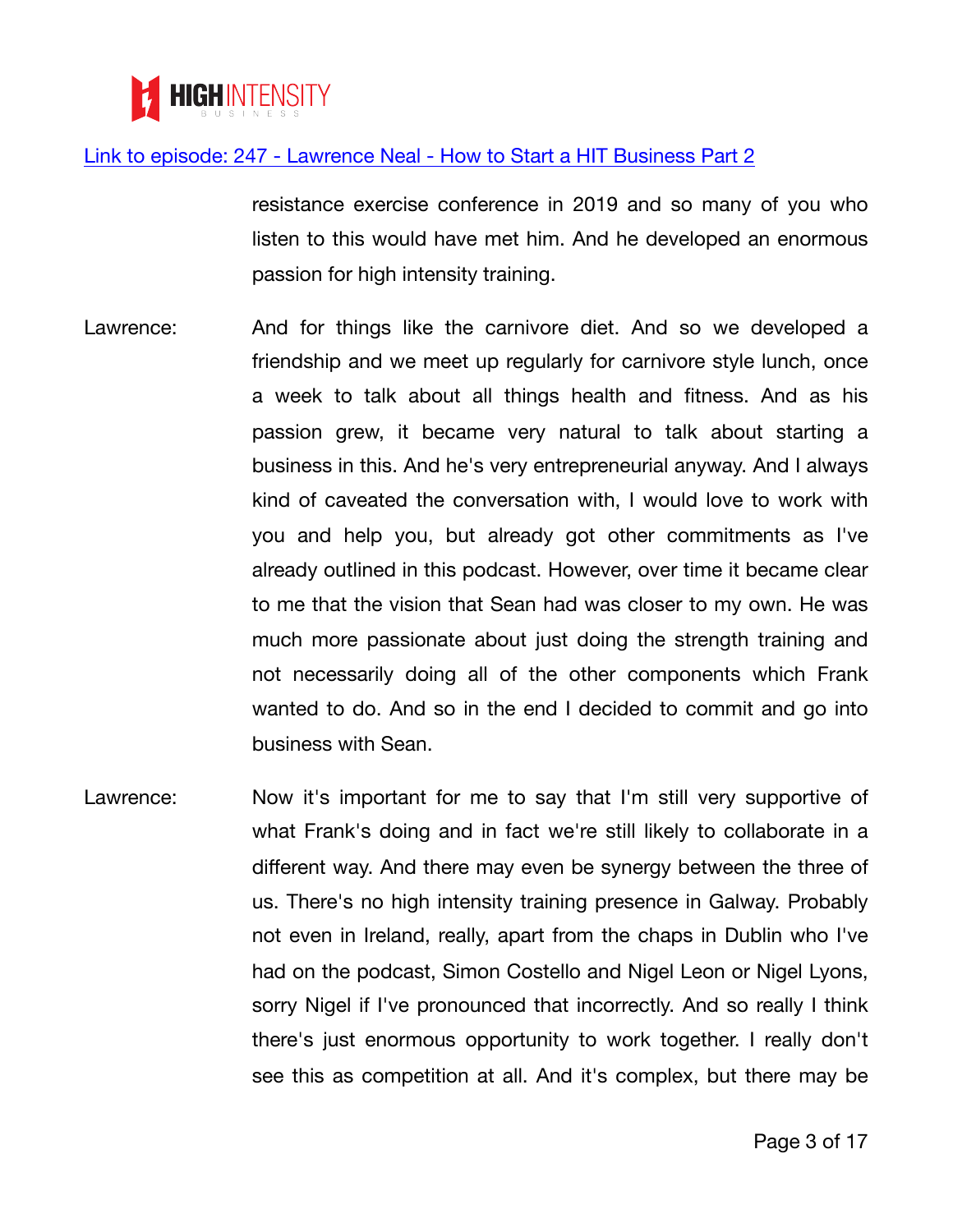

some ways that we can work together and we are due to all meet and discuss that soon. So just wanted to be clear that I haven't decided to start this business with Sean and commit more resources there versus moving forward with Frank.

- Lawrence: It's not because Frank and I fell out or anything like that. It was just a difference of vision. That's all. Although, as I've just stated, I'll still be working with Frank in another capacity. So just wanting that to be clear first and foremost. And then moving forward, so I completed the high intensity training certification, the personal trainer certification on **[HITUni](https://highintensitybusiness.com/hituni-transcript-link)**, which I'm pleased to say only took me six years. And the reason it took me so long is because I've been so focused on the podcasts and [the membership](https://highintensitybusiness.com/membership-transcript-link). I just want to make a point that I think might be valuable to other people that have completed the high intensity training, **[HITuni certifications](https://highintensitybusiness.com/hituni-transcript-link)**, and that's that it's pretty dense. It's a lot to take in. You learn all this stuff, you do all these quizzes, you pass the exam and then you probably forget a lot of what you've learned after a short amount of time.
- Lawrence: At least in my case. And I have okay recall, but not anywhere near as good as a lot of people I know. And so I think that's okay. And I think, at the end of the day, you do get a lifetime access to the course and so you can always go back and review and almost learn as you go. I think it's very uncomfortable when you're first becoming a personal trainer and working with people because you're going to come across people with challenges, injuries,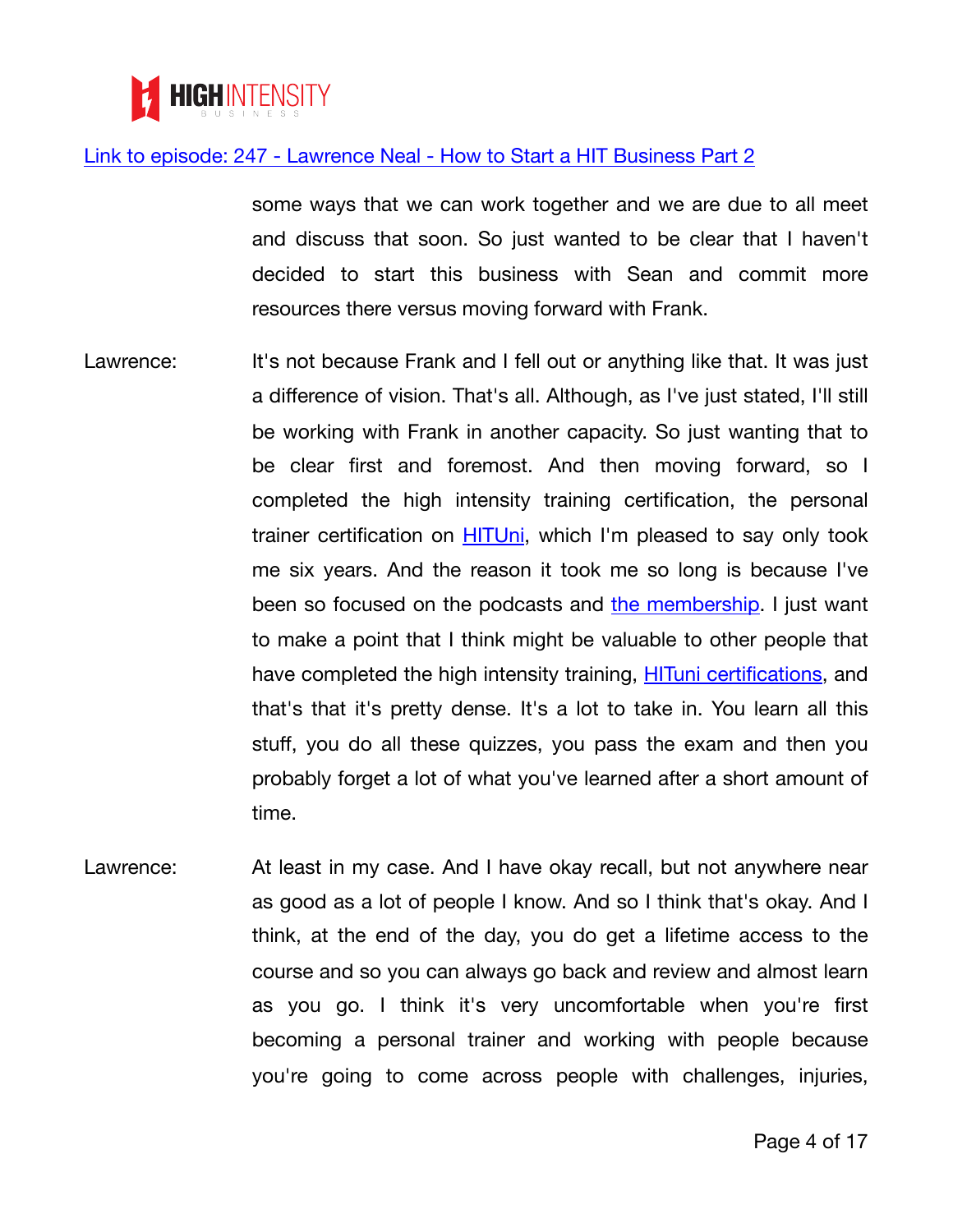

special conditions, which you might not know how to address in the moment. And you might have to do your best, be professional, defer when necessary, be honest and go away and review the materials at a later day and improve yourself in that way. And so I'm very happy to do that. I know I'm going to have blind spots. I know there's things I'm not going to know as many of you have experienced.

Lawrence: And so I'm comfortable with that and I'm excited to just start learning on the job. I think you can't underestimate just how much you learn by doing. And so looking forward to getting out there and training people. In terms of where we're up to, in terms of where me and Sean are up to with the studio, we're moving pretty aggressively and that's been so exciting and so much fun. We found a premise in Galway, which is around 1700 square feet. It's from, well, in my view it's massive. I know there are studios out there and many in America that are just gigantic and would dwarf that. But to me, standing in this space, it feels huge. So that's really exciting because it means that we can really aim for a high level of revenue. I think in the long term, I've had lots of conversations with Luke about how if you've got that amount of space and in a good area, there's no reason why you can't do 1.5, \$2 million in a space like that, if you get everything right in terms of the systems and the branding and all of that.

Lawrence: So I think there's an enormous amount of potential and I'm excited to pursue that. It's got a great location or it's in a great location. It's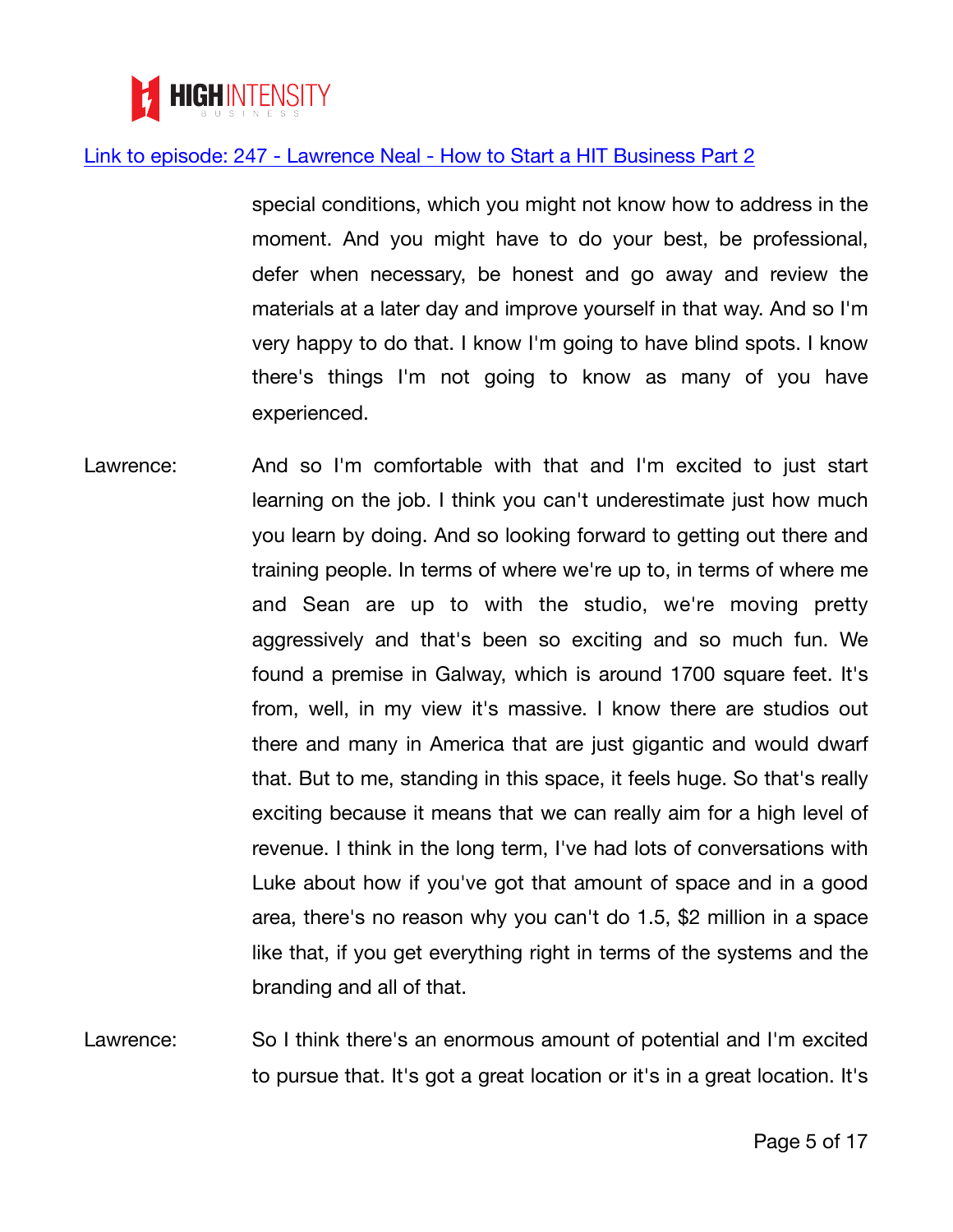

in a popular business park, which is pretty massive. And there's a number of medical tech businesses in the area which have a large number of employees in the thousands. And so I think it's going to be great in terms of focusing on the busy professional target market, because there's going to be a lot of people who are kind of middle management and or higher income who are going to be well placed to and probably interested in this kind of service. Which is going to be positions at premium level and really kind of saddle on the efficiency aspects of the exercise and of the service. And so I've got a great deal of confidence about that, but until we actually get started and start testing and focusing on that particular target market and see what works and what doesn't, I can't really say a great deal but I'll be reporting back on the results there.

Lawrence: In terms of equipment, we have got very lucky and we're in the process of, well by the time this is published this should all be done, but we are in the process of acquiring a big five used Medex arrangement and I have a strength leg extension from Craig Hubert, whose name will be probably familiar to many of you, he's been on the podcast before. He's become a really good friend of mine and I'm very thankful to him by being just so enormously helpful for this whole process. And obviously I'm very grateful that this opportunity came about. I'm very excited because one thing that might be different for me versus a lot of you is I live in Galway where I really don't have access to any Medex or Nautilus equipment. And so I only really get to work on this stuff when I come to REC for the annual conference or when I go back to the UK where there's some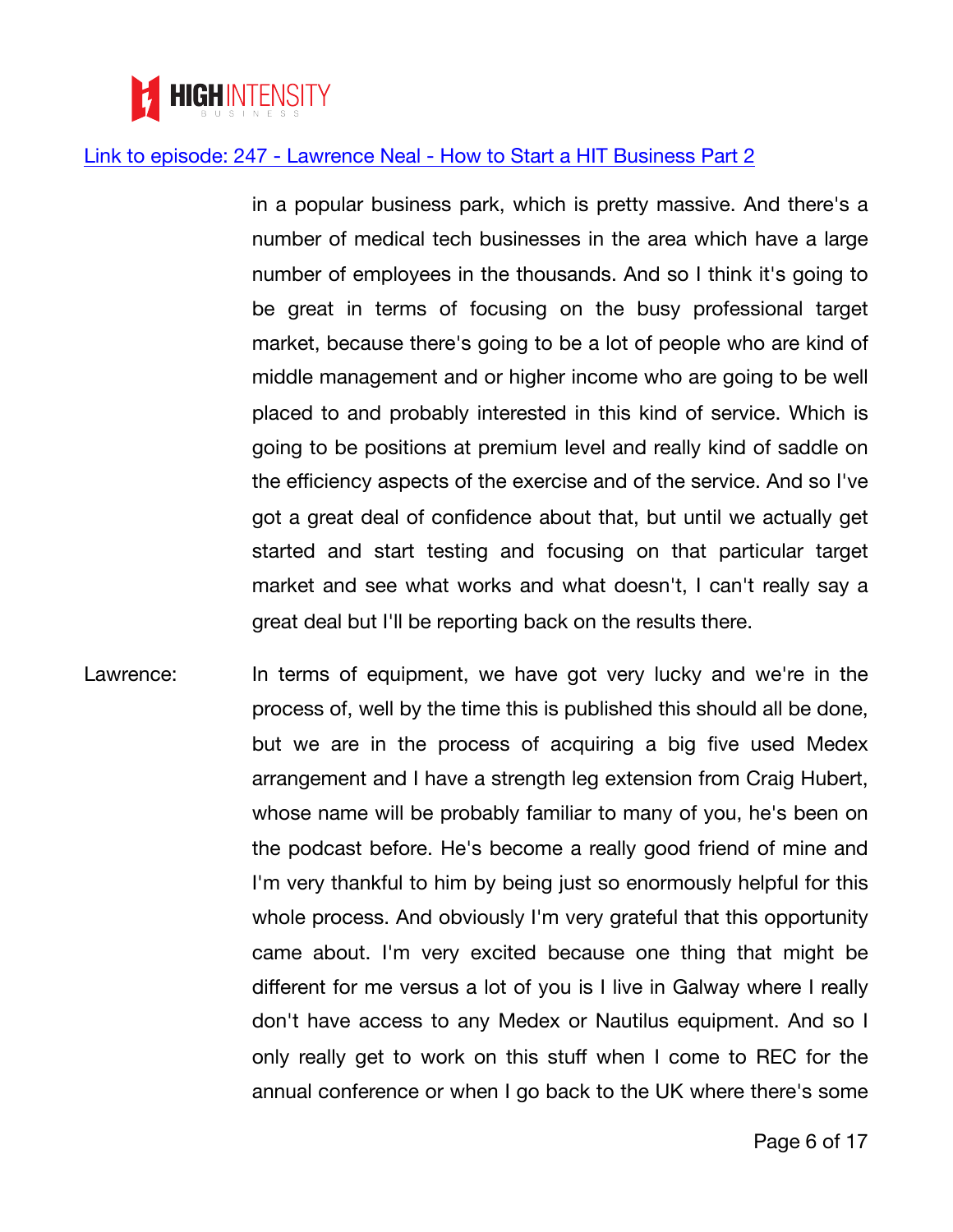

friends of mine have got studios out there with Medex and Nautilus kit.

- Lawrence: Prior to that, I was relying on Kieser Training in North London where I fell in love with Medex for the first time. And so it's very exciting for me to finally get access to that kit again and start training on it. So that's awesome. And what we're probably going to do is probably also acquire a bench and some Powerblock dumbbells to give us a greater number of exercises that we can perform with clients. And obviously with body weight, manual resistance of bench and Powerblock dumbbells, you've potentially got hundreds if not thousands of additional exercises to compliment what we can do on the machines. So that gives us the ability to provide a great deal of variety for clients and address a number of goals and challenges with their muscular system. So I think that's where we're going to start. Something I haven't really discussed with Sean yet, but something I've been thinking about lately, is how we will probably get to that higher revenue mark.
- Lawrence: And I think one of the key ways to get that is to just acquire the right pieces over time. I think that will probably include a medex lumbar extension machine, leg curl and probably a bunch of pieces. I can't think off the top of my head. A gluteator is probably going to be a good selling point. I've heard it's been quite powerful for a high intensity training businesses in terms of differentiating the business.
- Lawrence: And so those are pieces that I've got kind of top of mind. I think we'll acquire over time as we generate more cashflow. Some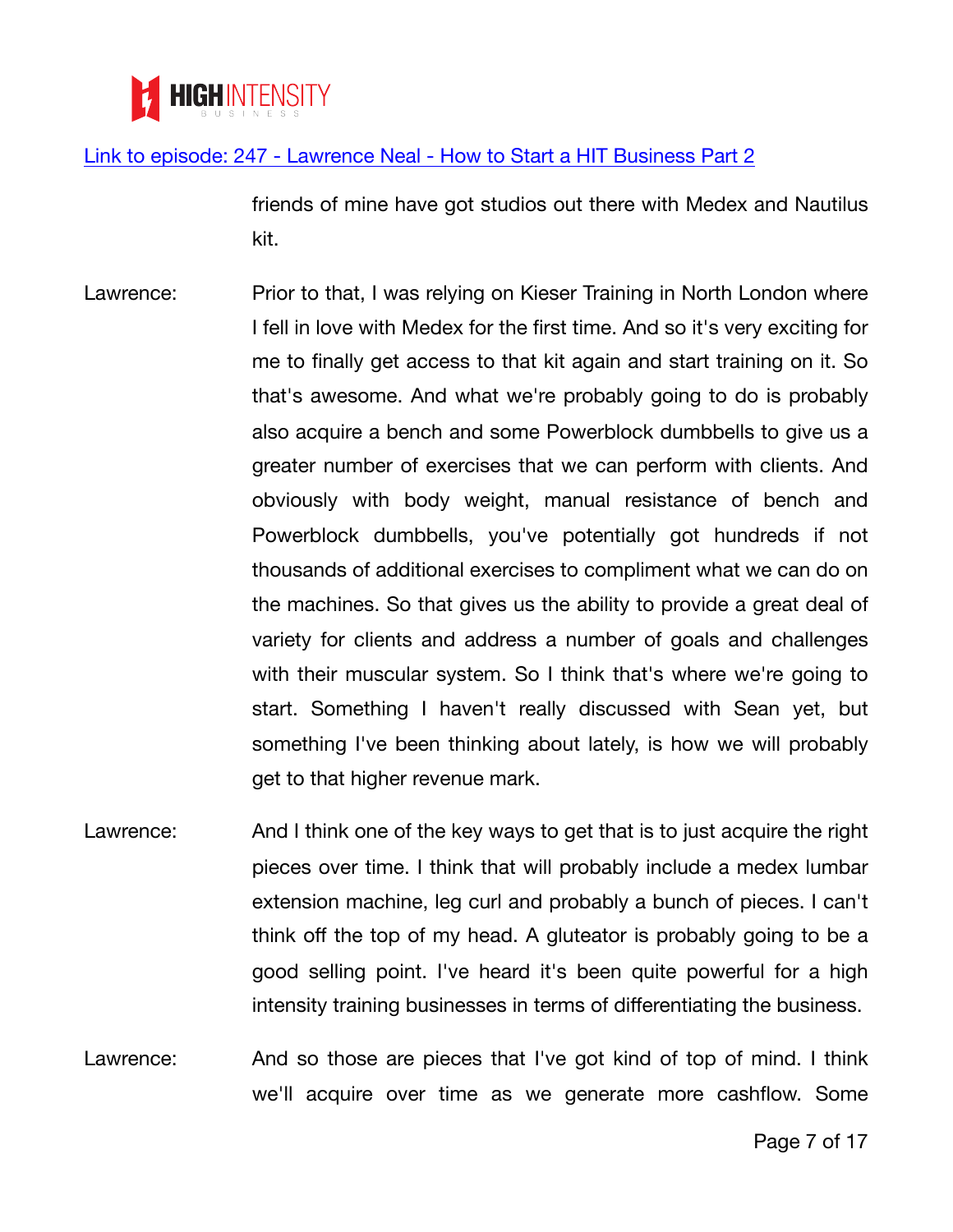

considerations and things I've been working on related to the studio are just trying to understand the local laws for personal training business. Obviously this applies differently for every country and every state. So what I did to get a better understanding is I looked at the checklist that's provided at [HITuni](https://highintensitybusiness.com/hituni-transcript-link) by Simon and his team, which kind of helped me on what do I need to make sure I consider before we open? And obviously there's a whole list of things, but one of the things that's important for everyone is getting insurance and also making sure you have first aid certification.

- Lawrence: And I was able to verify that by building a relationship up with a local fitness business owner who's not a high intensity business owner. He does various training methods and he's just been very helpful in terms of telling me what I need or what we need to account for and to prepare before we open. So insurance, first aid among other things that will probably come on too. So that's a useful tip is, before you open just make sure that you've spoken with someone, ideally someone in the area who's already done this. It doesn't have to be a HIT trainer, it can be any kind of personal trainer. And they will know the boxes that you need to tick.
- Lawrence: Lawrence: In terms of other things you've been working on, obviously it's important to get a website live in for when we launch in probably January, 2020, is kind of what we're going for at the moment. This podcast will actually be out after that, so we'll see, but that's what we're aiming for. Very excited about getting a new website designed for this. I'm part of a different membership where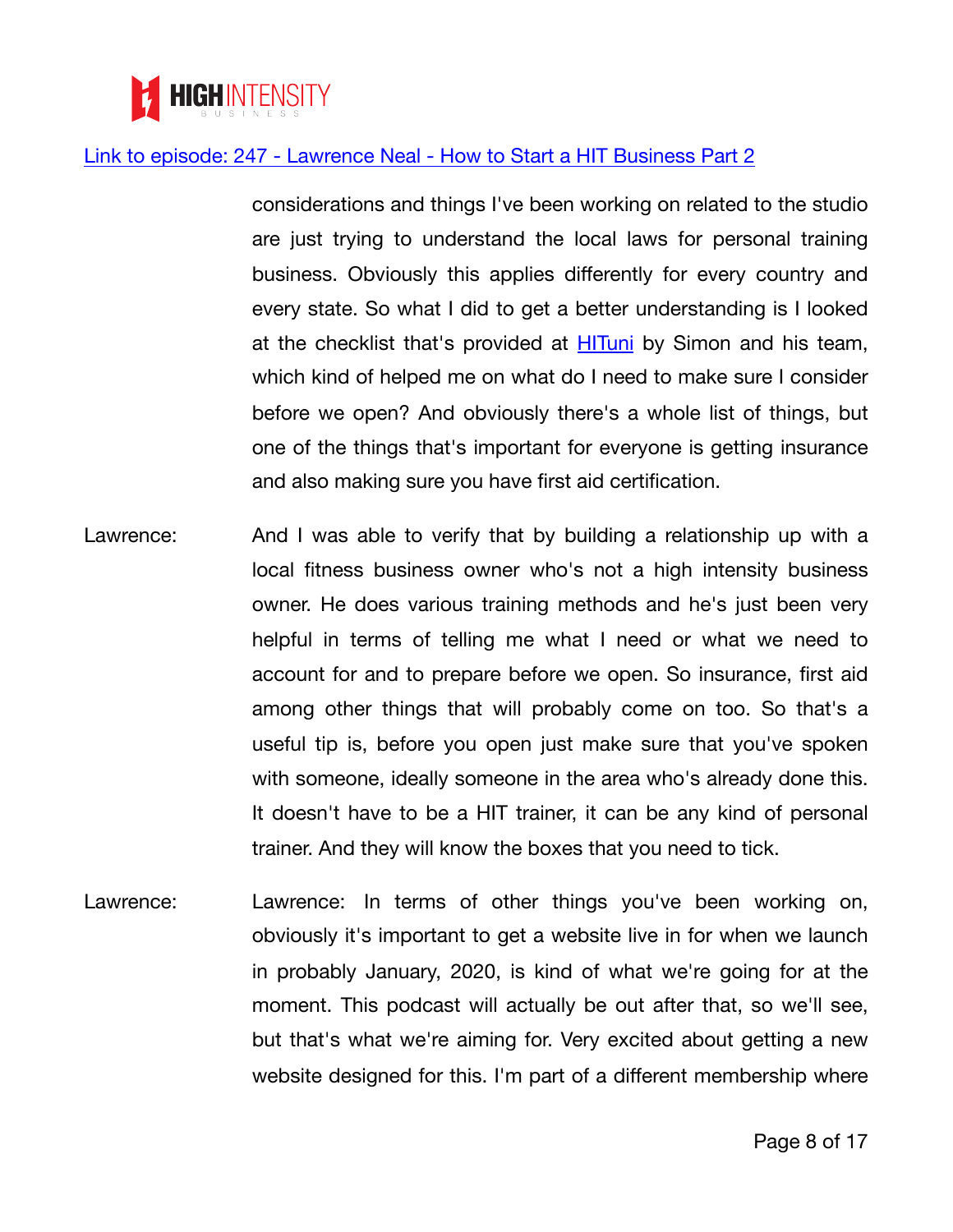

I've learned how to build an online business and build this podcast and blog and the membership and that's through James Schramko's SuperFast business membership and through there I've networked with some really interesting and really capable people who've been really recommended to me for various partnerships and services.

- Lawrence: So thanks to them I've been able to really grow my business and partner with them to help do that. Things like integrating email management systems into my online business is really thanks to some of the people I partnered with. So I met a person through SuperFast business called Greg Merrilees, I hope I'm pronouncing his name correctly. Sorry if I'm not Greg. He was responsible for the rebrand for High Intensity Business, which was formerly Corporate Warriors. So when you go to the site, when you see the logo, the header, the logo where it's just the H for High Intensity Business or whether you see the smaller High Intensity Business logo, all of that, all of the style guide, everything, the colors, the rules were all created by Greg and his team over at Studio One design and I was so impressed.
- Lawrence: It was a very affordable service, very reliable, great communication all the way through and I was very pleased with how it all came out and there's a lot more I want to do with them, also on the High Intensity Business website going forward, in terms of a complete redevelopment hopefully in 2020. So it made sense for me to approach Greg with regard to helping us with the website for the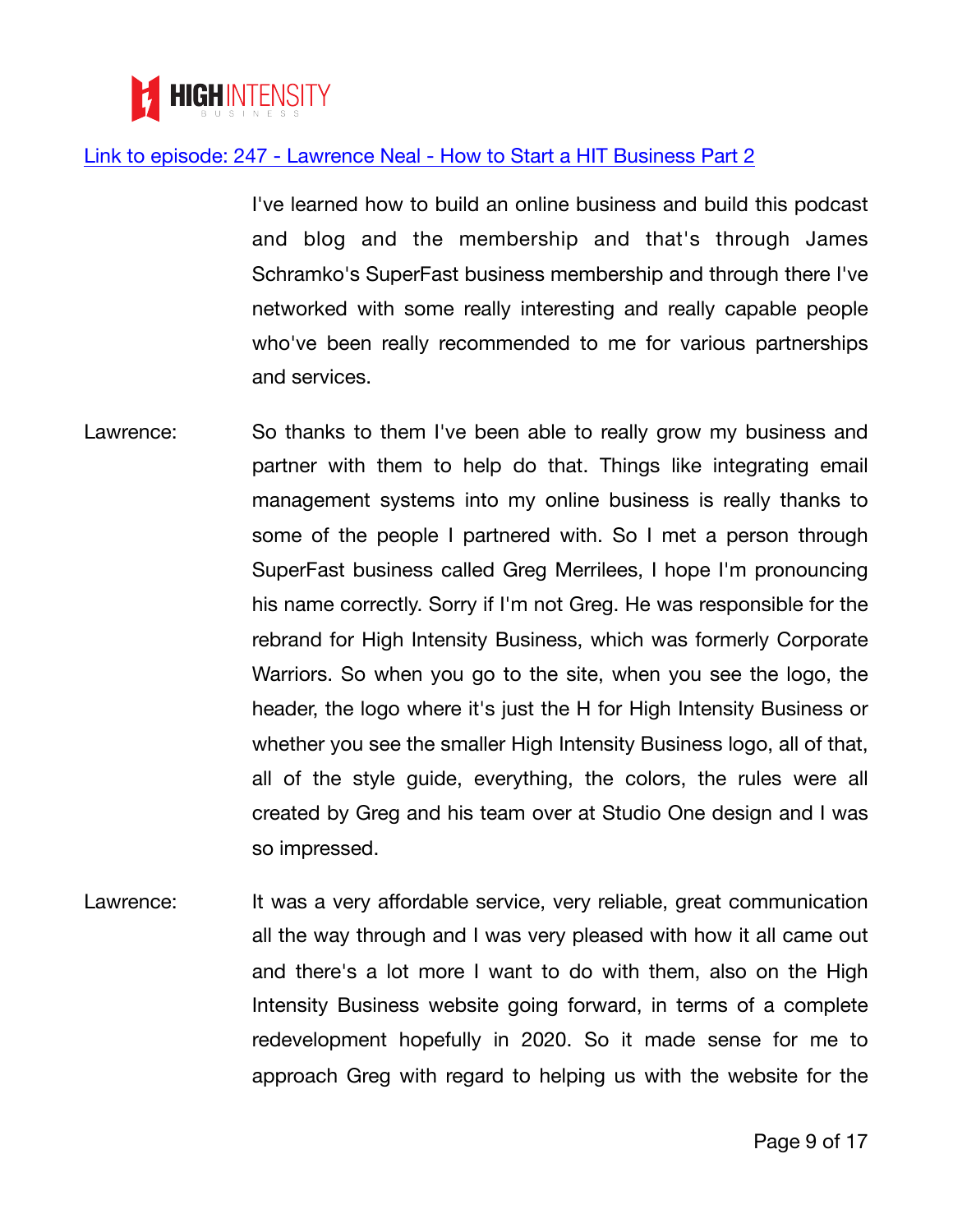

actual studio and I will be very closely following the outlines and the guidance provided by Luke and also his Discover Strength's VP of sales and marketing, Hannah Stael Von Holstein, who has been very helpful.

- Lawrence: I believe she's been on the podcast mainly talking about the Resistance Exercise Conference, but she's also in the membership, [HIT business membership](https://highintensitybusiness.com/membership-transcript-link) and she's been helpful in creating content to show you how to optimize your website in a high intensity training business context and so I'm going to be following her advice very closely when we come to do the design. For example, just to give you a few highlights, making sure we've got the call to action for the free introductory workout in the top right hand corner, which seems to be optimal from a conversion standpoint. Making sure we're capturing emails effectively for prospects that we can then remarket to. Making sure that it's got a professional looking design, which both appeals to new clients and our target market, as well as potential trainers. So when we do come to hire people in the future, we want the website to really communicate a strong professional image to them so that they're more inclined to obviously want to work for the brand.
- Lawrence: I will not reveal the name of the business yet just because I simply am not sure whether that would be a great idea at this time. But as soon as we have confirmed that and move forward on it, I will probably update you all through the various other podcasts and certainly in a part three to this. So yeah, I've got a questionnaire to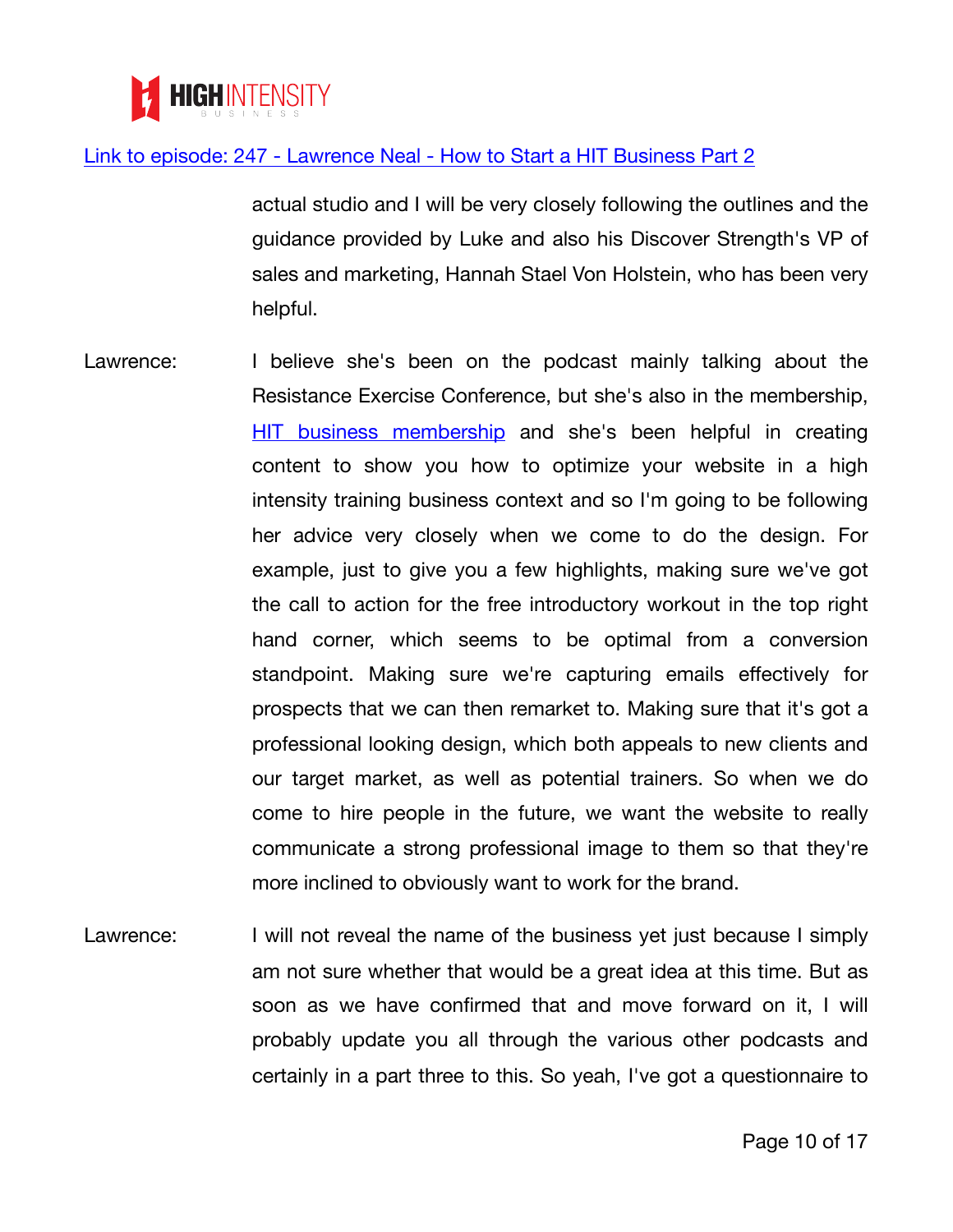

do for the website. I want to then send that to Sean to review and then it's simply a case of getting that designed. I think one of the important things I want to mention at this point is, if you're in a position where you have got capital to invest, I really do think that it makes more sense to outsource some of these things to people that are very good at it and that do it for a living. Me creating a website versus what Greg and his team can do just pales in comparison.

- Lawrence: And I know that what he will build or him and his team will build, it will give us a huge return on investment. And so I think, where possible, it is important to be able to outsource some of these things. And yeah, so just something I wanted to raise. And then really it's about making sure that Sean and I have an agreement that's win-win in terms of a contractual agreement between the two of us, how we're compensated, things like that, which obviously is hugely important. And that's a big project I'm focused on right now.
- Lawrence: Another thing I've been doing is working on the market research. So I've been looking at really the top 20 personal training businesses in Galway, looking at how they position themselves, their branding, their web design, their service portfolio, and try and understand how we can be different. And to be quite honest with you, I wasn't very impressed with the competition in Galway. I really do feel like most people don't have a great idea and aren't very clear on what their value proposition is and what makes them different. And so I think that that's something that is going to really set us apart from the competition because I want to make sure we're incredibly clear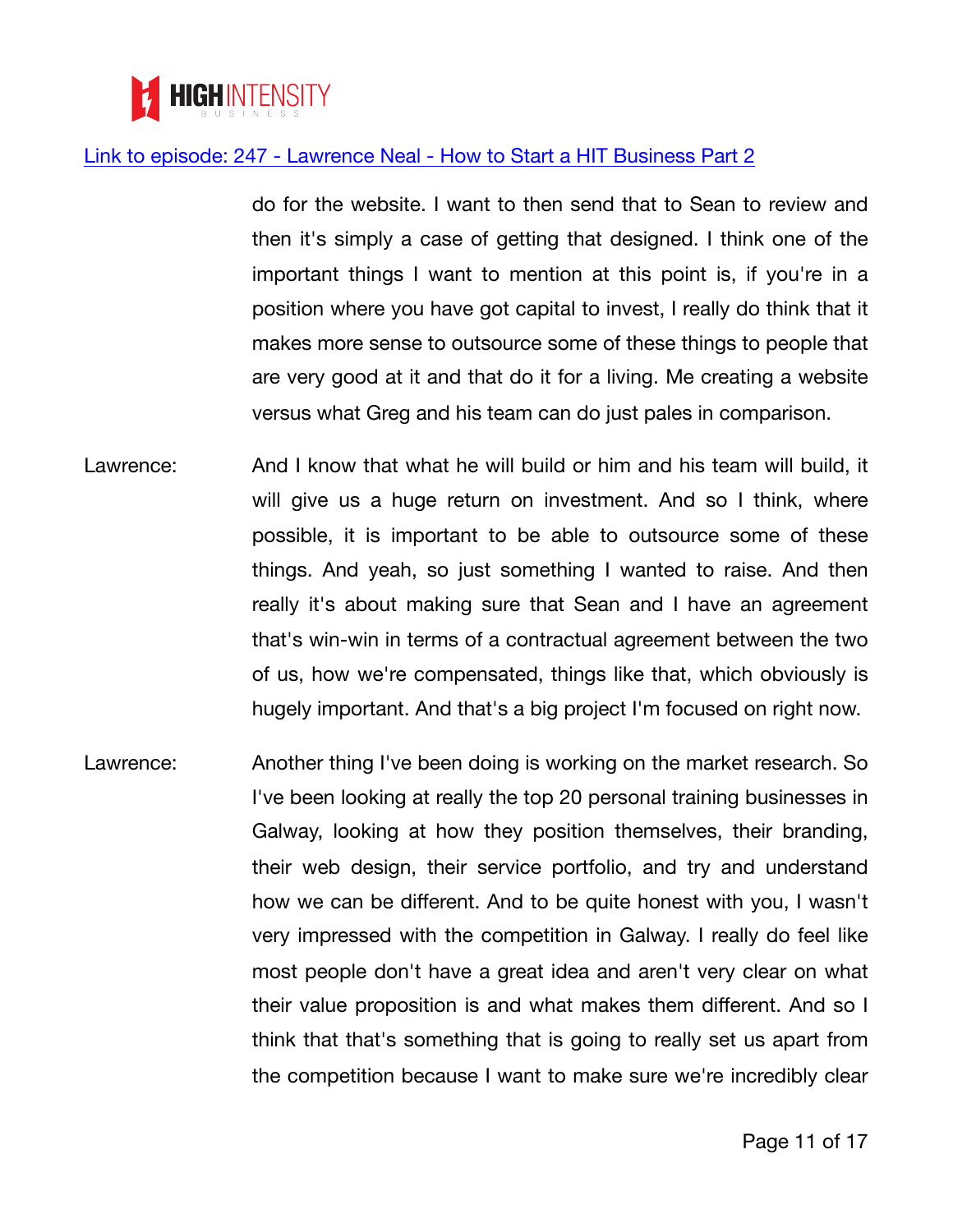

on our value proposition and what makes us different to other fitness options out there for people. And then next it's really just defining the roles that Sean and I will have.

- Lawrence: One thing that's really good about... Really one of the reasons I'm really pleased about working with Sean is, firstly we have a great relationship. We're good friends. He's very high integrity. I trust him completely and he's got a lot of experience as an entrepreneur and we compliment each other really well because I've got experience building online businesses and obviously I've learned a ton interviewing people on the podcast about high intensity training business. So I feel like I have a lot of expertise to bring to the table.
- Lawrence: But at the same time, Sean is a very experienced entrepreneur. He really understands his numbers and just has a great entrepreneurial mind. And so when we flesh out these topics and decide how we're going to move forward on certain bits of the business, we have a really constructive conversation. And we've been actually meeting fairly regularly, sometimes as early as 7:00 AM in the morning when the brain is fully charged, to really thrash out some of these topics and come to a decision on certain things. Minor things like, sorry, the business name isn't minor obviously, but some of the things we've been talking to at length have been like, "Shall we have a shower in the studio?"
- Lawrence: Should we have changing rooms? Things like that. Which has been quite interesting and enjoyable and so he's been, he's probably far stronger than me at things regarding cashflow and finance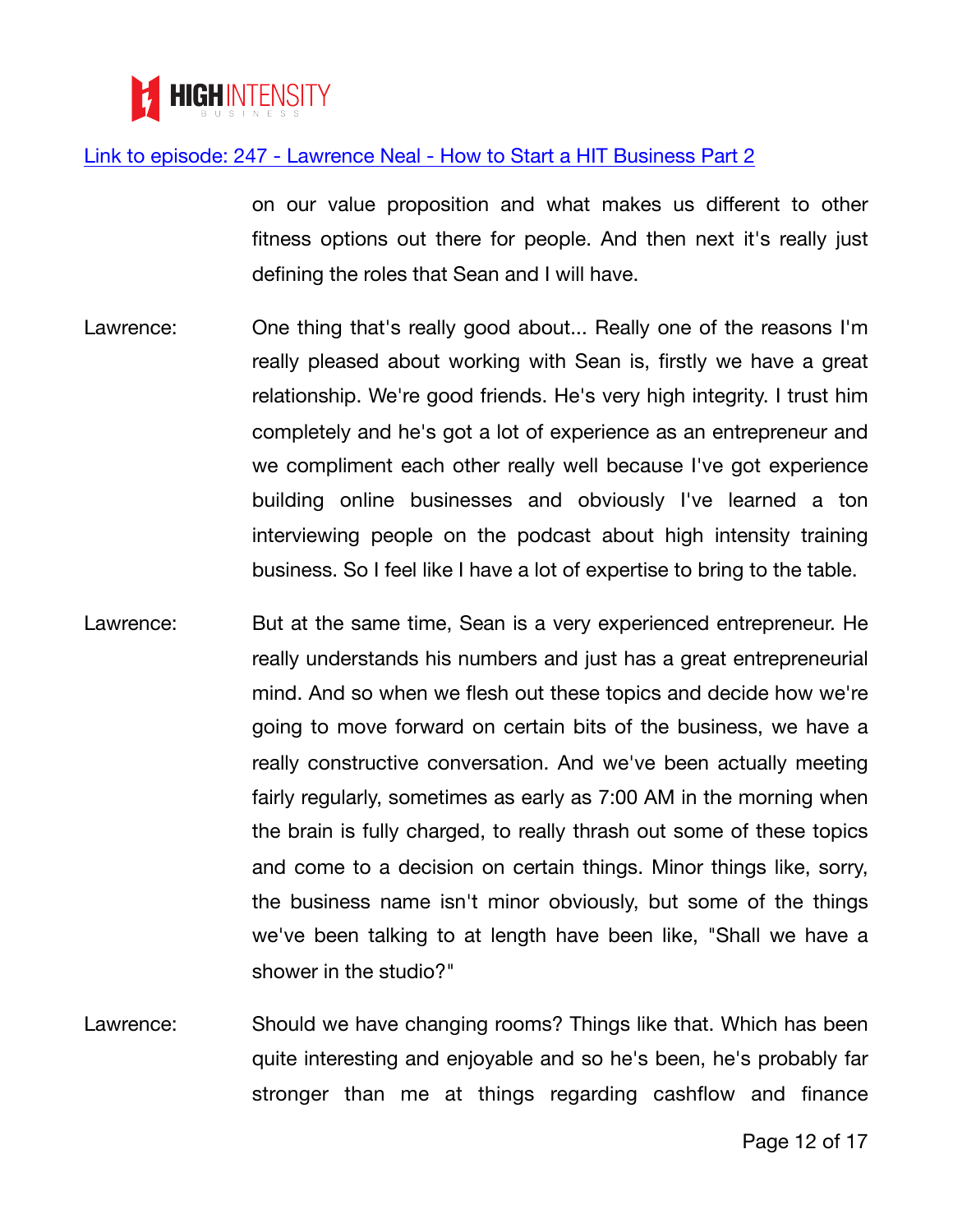

specifically. And so that's been a really interesting learning for me, and why I think we're a good partnership because I think we compliment each other very well.

- Lawrence: So as many of you know, we have [HIT business membership,](https://highintensitybusiness.com/membership-transcript-link) where we provide blueprints, content, monthly Q and A's, and a community of HIT entrepreneurs to help you build a successful high intensity training business. And this is one of the most exciting things for me. One of the conditions for really going into business with someone to build a studio business, is that I had to be able to share as much as possible with you guys. With the podcast and also in [the membership](https://highintensitybusiness.com/membership-transcript-link). And hence why I'm going to be doing that through podcasts and primarily through this series. Updating you with how things are going and what's working and what's not working. But what I'm going to be doing moreso is actually sharing, or sorry, moreso but in addition to that, is sharing standard operating procedures and checklists inside the HIB business memberships.
- Lawrence: If you do decide to become a member, you will get access to all of the SOPs that I start building for our business. Now I will probably make them more generic because if they're just aligned with our values and they're probably not going to make sense. So there'll be a more generic template that you can use in your own business. So for example, I've already created SOPs on how do you come up with your business name? which was also complimented by Luke, who did a short podcast as being on how he thinks about this. So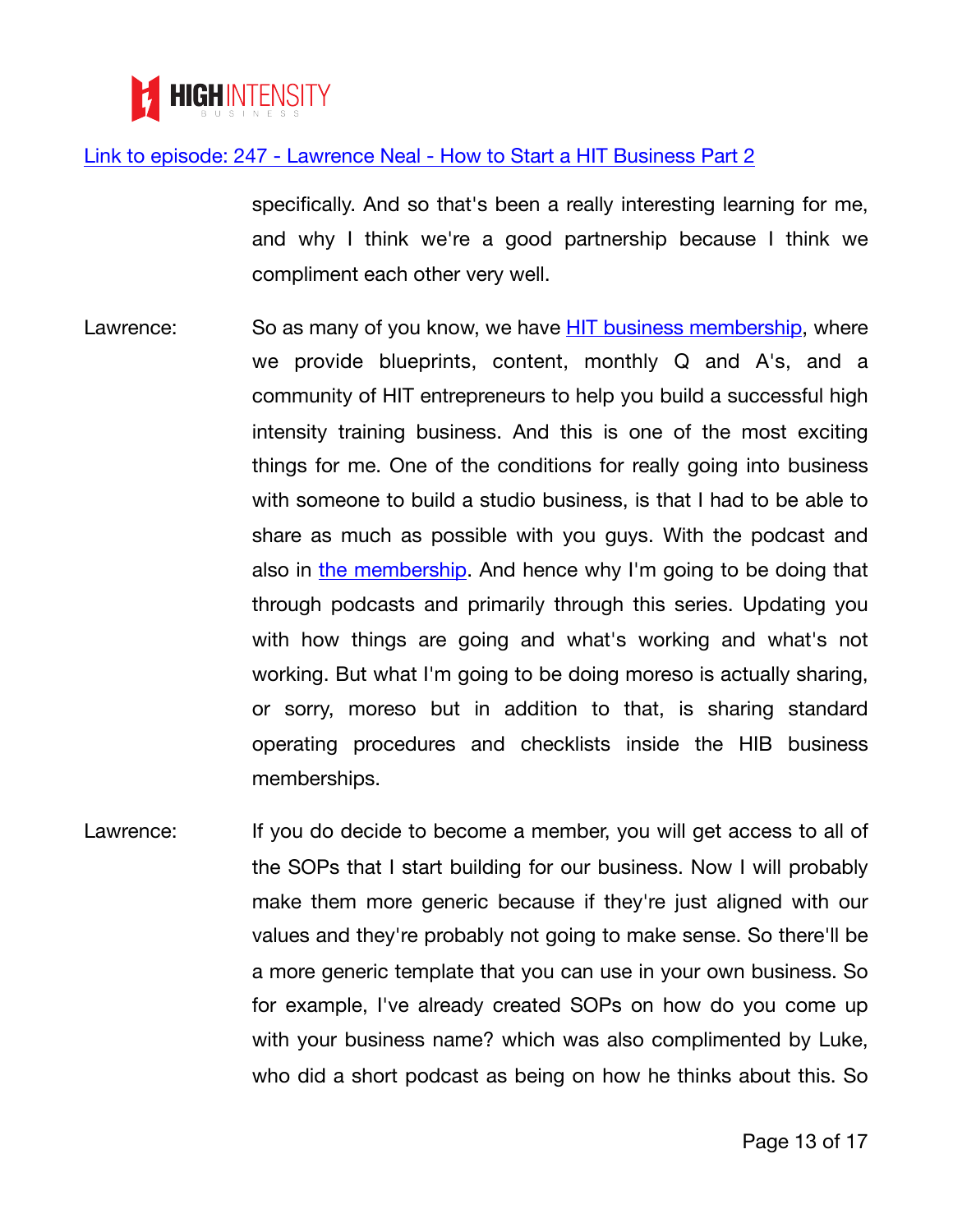

that has become a very good resource if you're either just getting started and can't think of a name, or whether you're due a rebrand and maybe your goals have changed and you're looking to rename your business or rebrand it. Another checklist was on how to find the perfect studio location.

- Lawrence: Another checklist was on how to think about your differentiators in your business. Luke is quite popular for talking about the three uniques. These are unique features about your business that differentiate you from your competition, and it's a very important distinction. They do not differentiate you because you are better at those things, but that you are the only person in your market who provides all three of those features in their service. So for instance, if you were to say, "Oh, what makes you different?" Oh well we provide great customer service or we provide great personal training. It's really hard to prove that and your competitors probably would not agree with you. Whereas being different is easier to prove and it's a far more honest statement. So for example, Discover Strength are well known for having their three uniques are efficiency.
- Lawrence: So the training being brief, infrequent, intense and also efficiency in terms of the exercises they choose to get at the musculature in the most efficient way possible. Their evidence base that everything they do is always based on the latest science and what the evidence shows is most effective for the customer. And then lastly, they have educated expert trainers so all of their trainers have to have a minimum of a degree I believe in exercise physiology or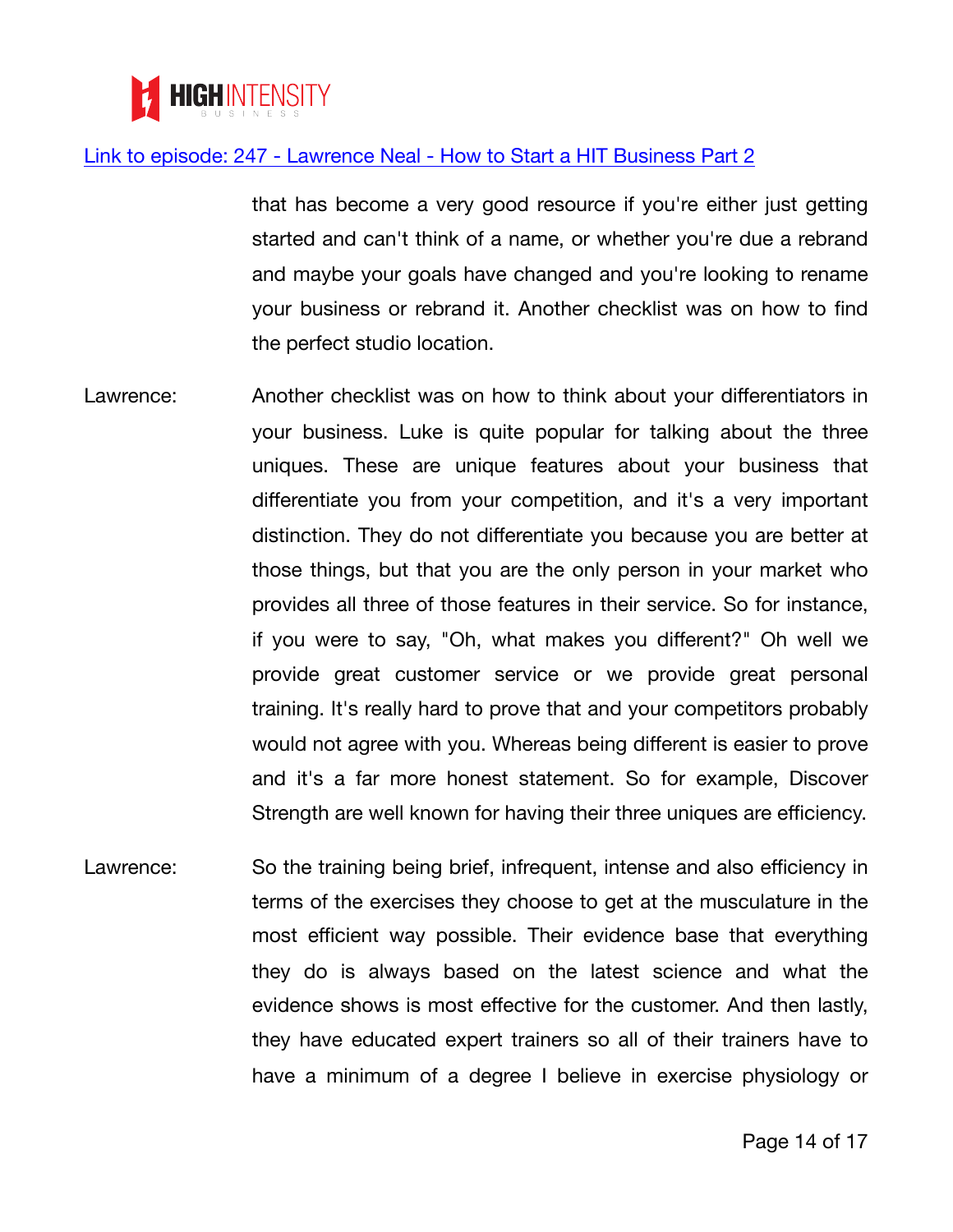

kinesiology. And then also probably certifications on top of that. So you have to have a minimum level of education. And by having those three things that really differentiates Discover Strength from their competition. So similarly we are going to be using the differentiators, efficiency and evidence-based probably. And then I think the third and final one is high intensity strength training. Which just hit me one day, I was like, it's so obvious it's staring me right in the face. But we will be the only business in Ireland, let alone Galway who will be providing solely high intensity strength training services. And so I think that's obviously again another differentiator that may appeal to our target market.

Lawrence: Another thing I want to say in regard to what has been helpful from [the membership](https://highintensitybusiness.com/membership-transcript-link), and obviously since starting the studio or at least preparing it and planning it out, I've been heavily involved in [the](https://highintensitybusiness.com/membership-transcript-link) [membership](https://highintensitybusiness.com/membership-transcript-link) and leaning on the resources in there that have been provided by some very generous people in high intensity training. People like Luke Carlson and Skyler Tanner and Patty Durell and many, many more. And utilizing those resources and actually implementing them in the business and there's going to be so much more cool things I can report on that, especially when we start executing on marketing tactics and operations and personal training practices and things like that. But one of the things that's been really useful lately is that Skyler and Owen Dockham have been really generous in helping with providing waivers, health history questionnaires and service policy templates. So thanks guys.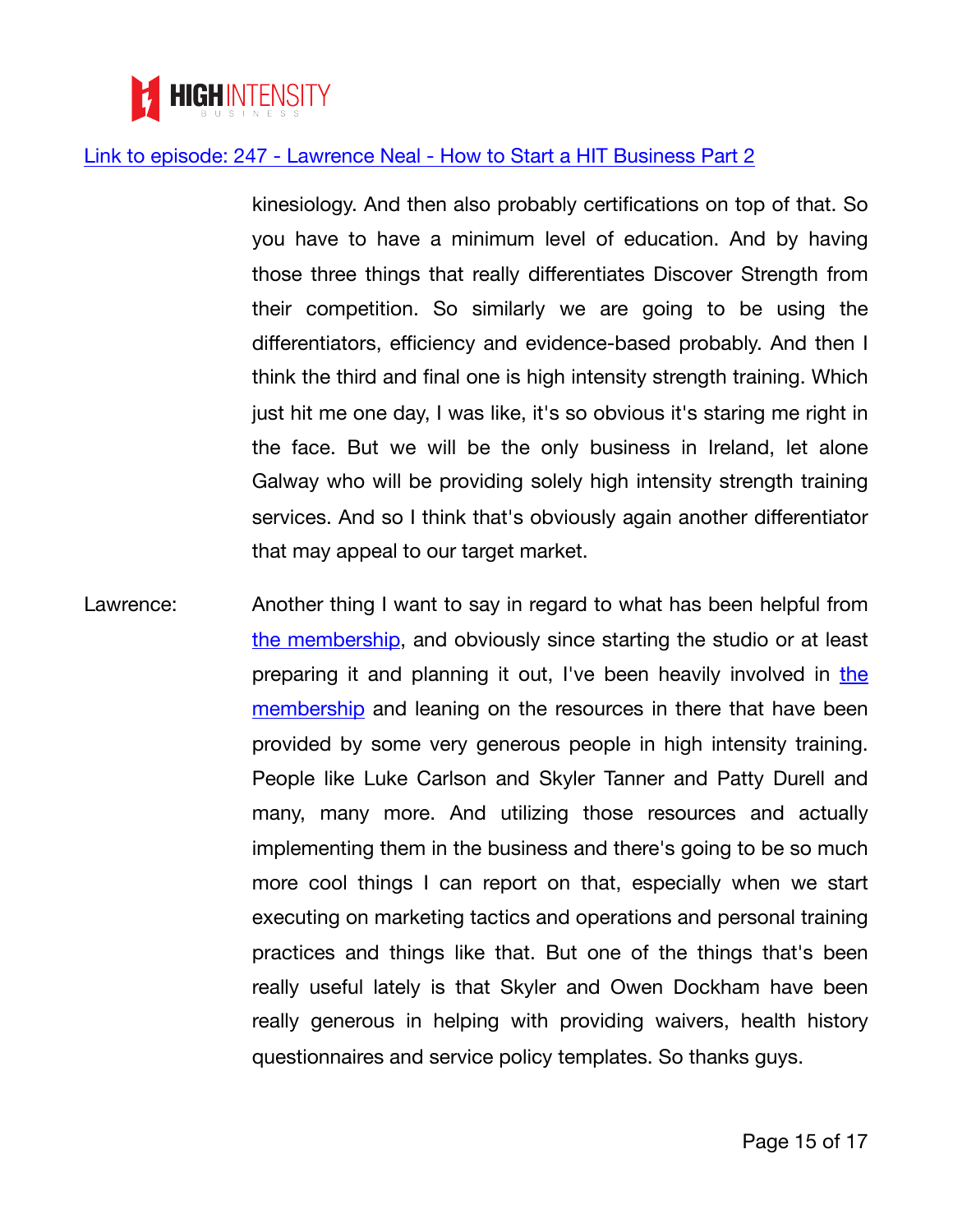

- Lawrence: If you're listening to this, that's been really helpful to us in terms of helping us create our own resources for that. So using yours as just a rough template was really helpful. And then just, it's been helpful in terms of posting messages in the community and asking questions about showers and are stairs going to be a problem? If you have stairs leading up to the studio, is that going to deter people from wanting to come into the studio who can't get up the stairs? So I'm going to be using the community a lot going forward and I think it would be very valuable to you, if you are either thinking about starting a high intensity training business or you have an existing business and you're trying to get over that 500 K or \$1 million revenue mark or beyond, then I think you're fine being a member. Incredibly valuable and useful in helping you achieve that.
- Lawrence: And so if you're interested in that, please go to [highintensitybusiness.com/membership](https://highintensitybusiness.com/membership-transcript-link) and that's really the end of this guys, I just wanted to give you an update on what's happening with regards to the business. Those are the things I've really been focused on in terms of getting everything ready for January, 2020. There's a lot going on. I've got a baby due end of November. I've still got a lot going on with the podcast and the [membership.](https://highintensitybusiness.com/membership-transcript-link) I'm still really passionate about providing as much value via both platforms as possible. So 2020 is going to be a big year and so watch this space and I'll keep you posted through the show, but thanks again for tuning in. I really appreciate all your support. To find a blog post for this episode, please go to